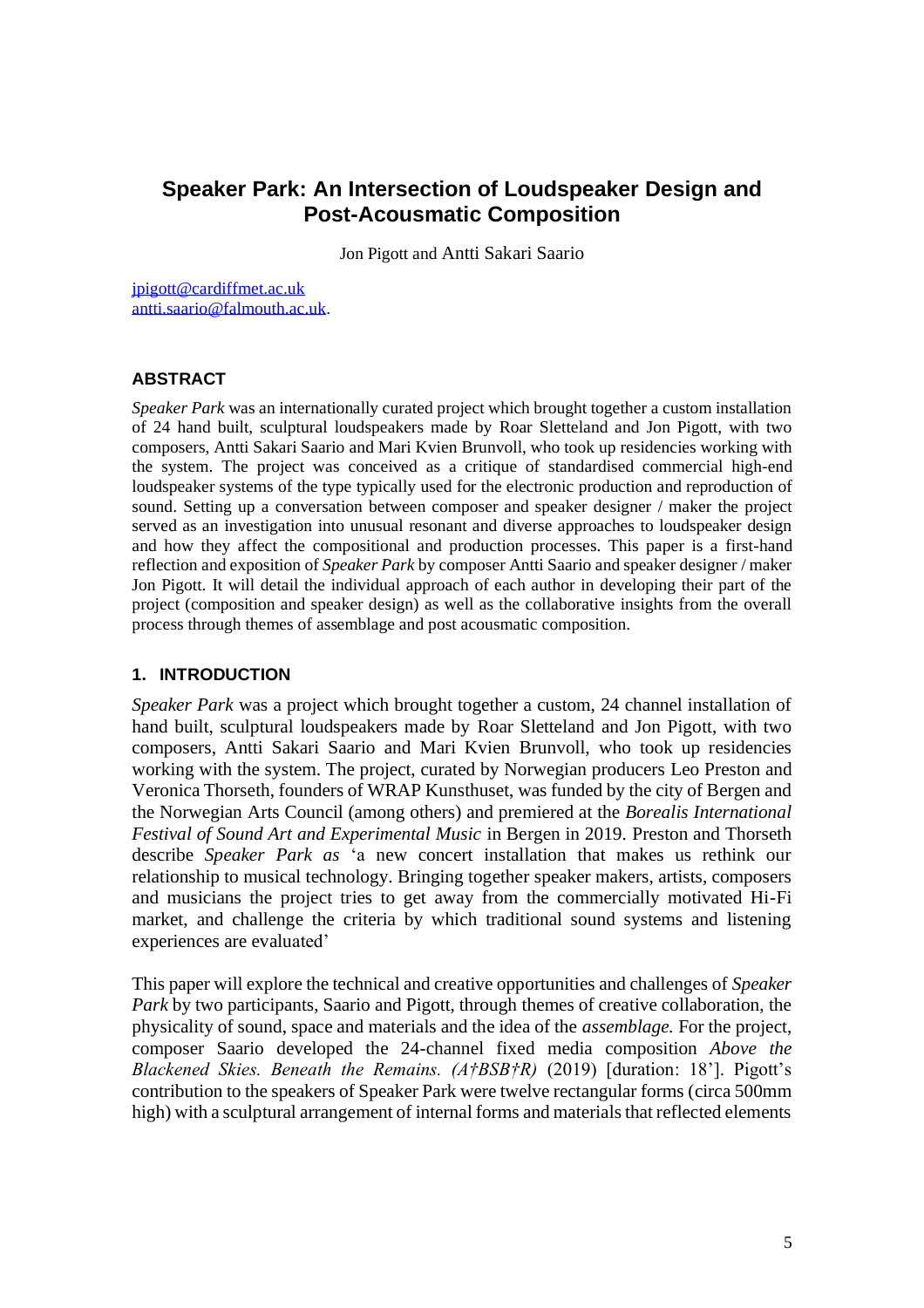of industrial speaker design (see fig 1) and which appropriated 'cone-less' speaker transducers. This coming together of the sonic, the compositional, the spatial and the material, formed the creative ground for the project and this was reflected in comments by critics:

What can one actually expect when one mixes something temporal with a more permanent and physically rooted expression?

With drone-like bass sounds and a more rhythmic drive, he [Saario] emphasised the feeling of the sound waves. I say feeling, because it really was a physical experience.

(Synnes Handal 2019, Bergen Times)

#### **2. A CONTEXT OF CREATIVE LOUDSPEAKERS**

The conscious use and misuse of the loudspeaker in compositional and sound art practice as well as in musical instrument and technology design has a rich heritage that has become increasingly well documented in recent years (Van Eck 2017). Perhaps unsurprisingly, from the very early days of electrical and electronic music technologies loudspeakers were incorporated into the sound processing techniques of instruments. Early electronic keyboard instrument, the Ondes Martenot, for example, featured a series of bespoke diffusers – custom loudspeakers which included the appropriation of metal gongs and tuned strings to add characteristic timbre and resonance to the electronically produced sound. A little after the Ondes Martenot, Donald Leslie's rotating baffle speaker cabinet (the 'Leslie Speaker') appeared for use with electric organs such as the Hammond. It was also around this time that electromechanical processing devices such as plate and spring reverbs became available which, though not technically loudspeakers, used the same moving coil technology of loudspeakers to acoustically excite materials for sonic effect.

As recording technology and production techniques developed and the space of the recording studio became an increasingly important location for not only the capture but also the creation of music, loudspeakers became a vital component in delivering a reliable, accurate and, where possible, transparent window into a sonic universe. This situation can be linked to a general development of sound recording technologies but also, as Ethan Rose explains, to the 'distillation of listening' (Rose, 2013) which he identifies as a modernist project, seeking to rationalise and separate the senses, allowing for an 'absolute' music and an objective understanding of sound. It is partly from this context of an ideal loudspeaker listening situation that music composition was able to fully embrace electronic sound synthesis and the manipulation of 'concrete' sounds on tape, with works by Varese, Schaeffer, Stockhausen, Cage among others from the 1940s onwards.

This tradition of idealised listening and studio-based composition and production has been spurred on over the years by easily accessible and affordable studio technologies. This is especially the case with more recent availability of digital tools where seemingly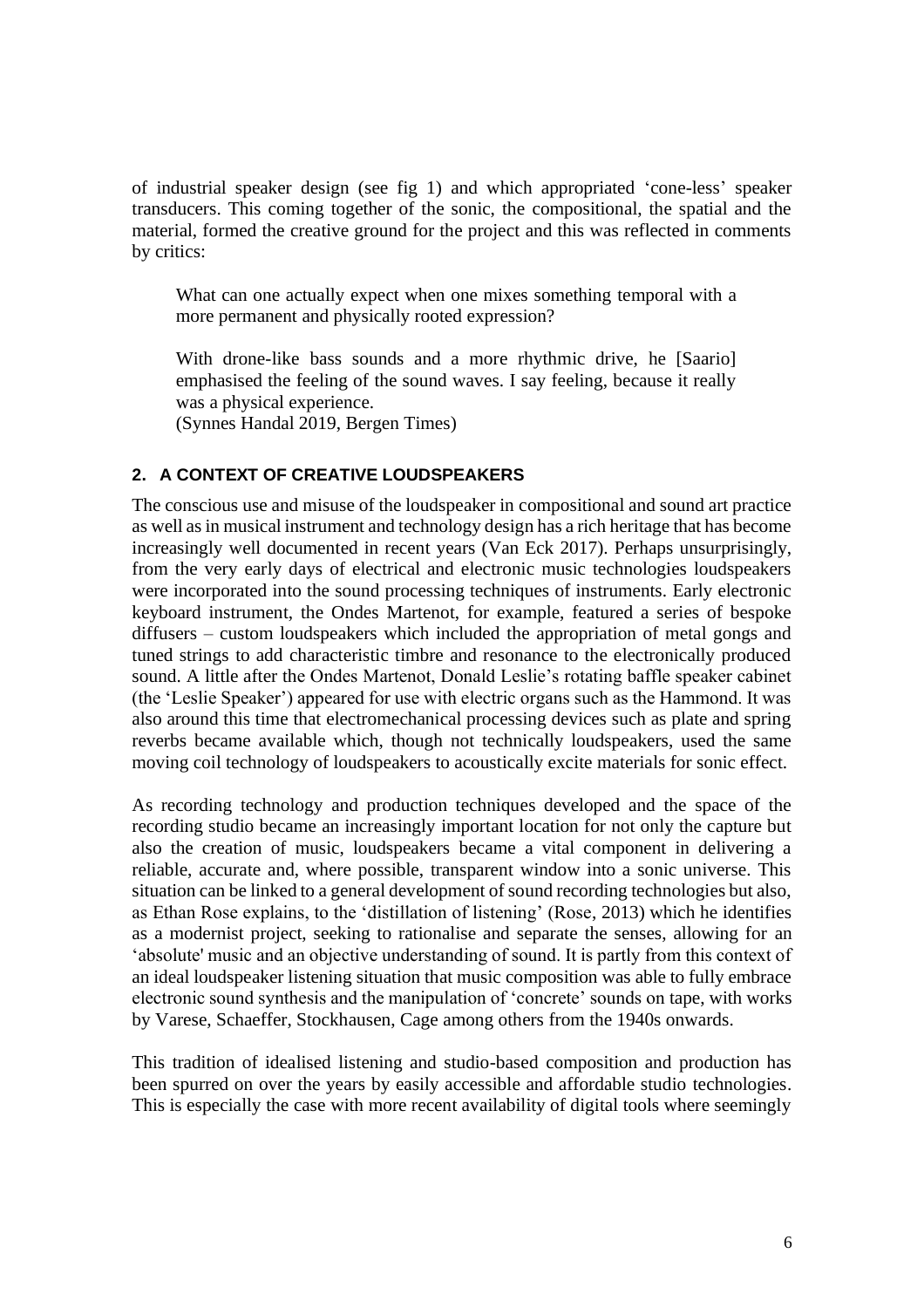limitless sonic possibilities are afforded by ever more powerful computers and an ever more competitive market place of available digital tools for use by the creative. As such, studio based and studio quality listening that assumes and requires transparent loudspeaker interaction is now deeply embedded across both popular and experimental music composition and production activities.

Beyond this tendency towards transparency and standardisation in stereo loudspeaker listening there also exists a tradition of listening within multi-loudspeaker arrays, the emergence of which can be linked to a concern with the creative spatialisation of sound in composition. Barrett (2007: 242) identifies early examples of this in the activities of Pierre Schaeffer and Pierre Henry in 1950, in Cage's *Imaginary Landscape No 4* (1951) for twelve radios and in Varese's *Poeme Electronique* (1958) for a 425-speaker array installed in the Phillips pavilion at the Brussels World's Fair. Barret claims, however, that the first 'true' spatial composition, conceived prior to the act of performance was Stockhausen's *Kontakte* (1960). Emmerson, (2007: 151) identifies that the 'rise of multiloudspeaker diffusion within the 'French tradition' of Schaeffer's Musique Concrete is not well documented' with the first 'controlled sound environments' emerging in the mid 1960s. It was not until the early 1970s however, that such systems became formalised and established with Christian Clozier's *Gmebaphone* and Francois Bayle's *Acousmonium.*  These were followed a few years later by systems in other countries such as the Birmingham Electroacoustic Sound Theatre (BEAST) in Britain.

Despite the initial drive for such multi loudspeaker sound spatialisation techniques seemingly emerging from creative compositional concerns, Barrett claims that the 'influence of the loudspeaker orchestra on compositional aesthetics is somewhat tenuous'. Certainly, the listening experience of the audience appears as a key emphasis with such systems through considerations such as an audience's three-dimensional immersion in pure sound, and the accurate distribution of stereo fields across large auditoria for example. This audience impact factor of multi speaker listening environments is also at play in the more commercial end of the spectrum with surround sound for cinema and multimedia experiences for example.

It is tempting to categorise some of this technical and creative activity into the loudspeaker-as-instrument on the one hand and bespoke listening environments on the other but there are examples that challenge this simple attempt at categorisation. Most notably, David Tudor's *Rainforest* (1968, see Driscoll and Rogalsky 2004) is an installation of sculptural loudspeakers which appropriates found objects (bed springs, cart wheels etc.) as resonant materials attached to cone-less loudspeaker drivers to create highly resonant and colourful timbral responses. Tudor had a particular interest in the individual and unique voice of loudspeakers which certainly can be understood as loudspeaker-as-instrument. But Rainforest is also a listening environment, an installation space of prepared and spatially arranged loudspeakers through which an audience is able to explore and interact. Gordon Monahan has also made work that conflates the instrumental / environmental categorisation of loudspeakers including *Speaker Swinging*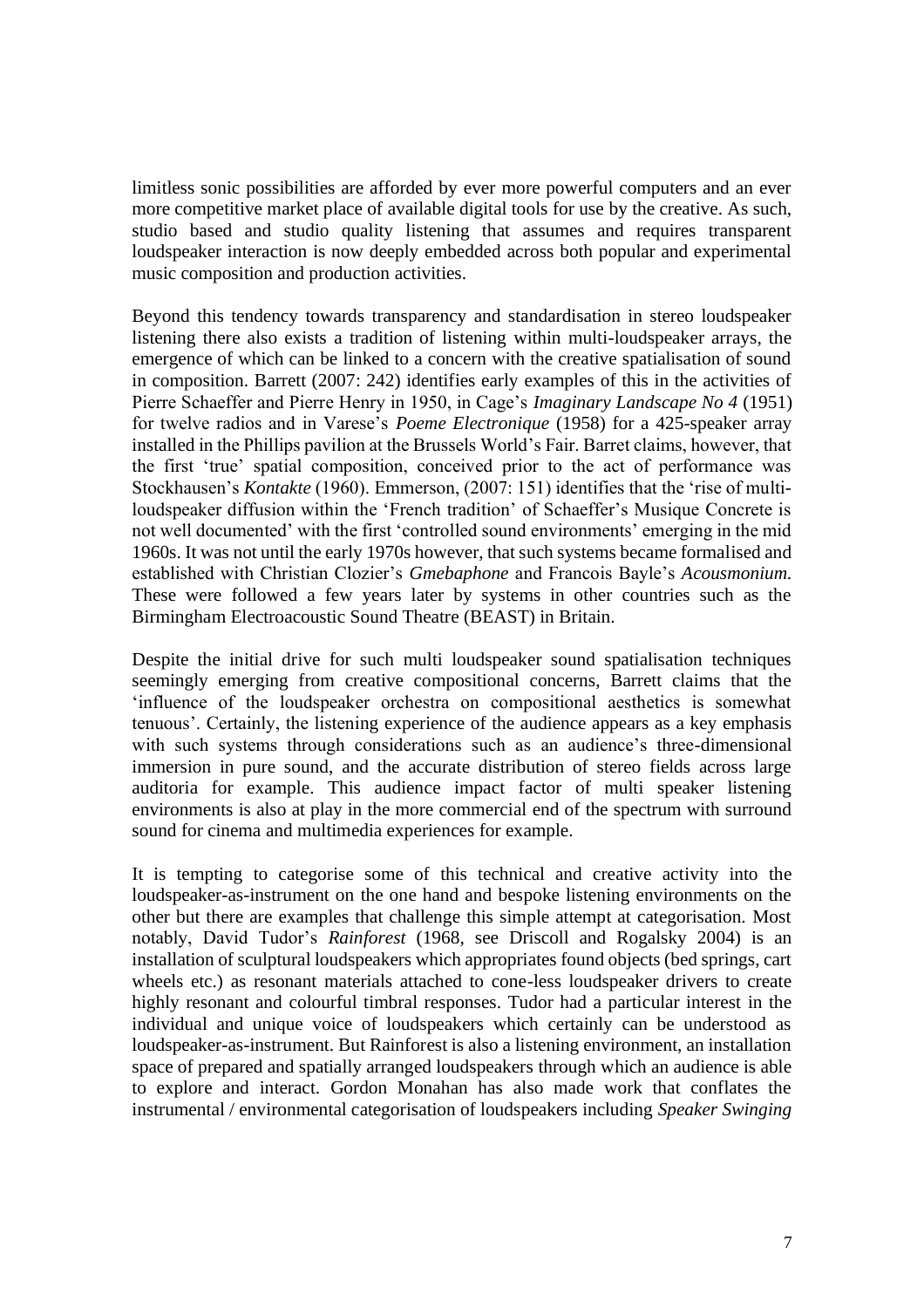(1982) a performance piece where loudspeakers are swung by performers creating a kind of human-powered Leslie speaker cabinet listening experience, and *Kinetic Audio Transmissions* (2016) where motors are used as loudspeakers through resonant objects in a system not dissimilar to Tudor's *Rainforest*. Also, Andrea Valle's *Rumentarium Project* takes a similar approach of using customised loudspeaker-type arrangements to create an 'acoustic computer music' (Valle 2013). Questions relating to whether or not, and when a loudspeaker may be considered an instrument have also been explored in a range of literature (Sharma and Schultz: 2017, Mulder 2010, Emmerson 2007: 149, Van Eck 2017).

## **3. POST ACOUSMATIC COMPOSITIONAL APPROACH**

For Saario, this territory of the creative foregrounding of loudspeakers within *Speaker Park* maps to a post-acousmatic sensibility (Riikonen & Saario, 2011b). The composition of *A†BSB†R* was approached through a primary focus on the corporeality of sound, its physical visceral sensations and ability to affect bodies. Such an approach suggests no hierarchical value between live and mediated experiences, and places an emphasis on *tactile listening* and the materiality of sound (Riikonen & Saario, 2011a and 2011b). Through this post-acousmatic frame, the dynamic potential and interaction of all elements of compositional praxis in a given context is more important than their control. As such, listening as sensing and awareness of sound- and other compositional-bodies become key operational modes. To develop the necessary tactile awareness, the composer must seek to understand the ever-shifting relationship associated between the sound-, sounding- and other-bodies of a given work.

Ida Rolf, the creator of the 'structural integration' approach to health and physical wellbeing, states that 'structure is behavior', and that 'in any energy system, however complicated, structure (relationship of units of any size in space) is experienced as behavior' (Rolf, 1977). The *Speaker Park* project prompted considering such possibilities alongside -for example- Smalley's (1986; 1997) concept of *spectromorphology* which is 'concerned with perceiving and thinking in terms of spectral energies and shapes of space' along with behaviors, motion and growth processes within a musical context. With an awareness of such positions, Saario's *A†BSB†R* sought to articulate and portray the unique physical qualities of *Speaker Park* through an affective and embodied approach as opposed to simply a representative one bringing about an experience of multiple levels of sound, sounding structures and materials.

In this sense, the post-acousmatic composition is a political enterprise, one that navigates the interconnected energy systems of human and non-human bodies, with all aspects of the compositional praxis being productive factors in a political *machine* (Deleuze & Guattari). In *A†BSB†* , Saario is developing a body practice for and applying 'body work' (Rolf, 1977, Schultz & Feitis, 1996 ) and 'tissue flow' (Hudis, 2006) principles to sound based fixed media composition. Just as connective tissue defines the body contour and is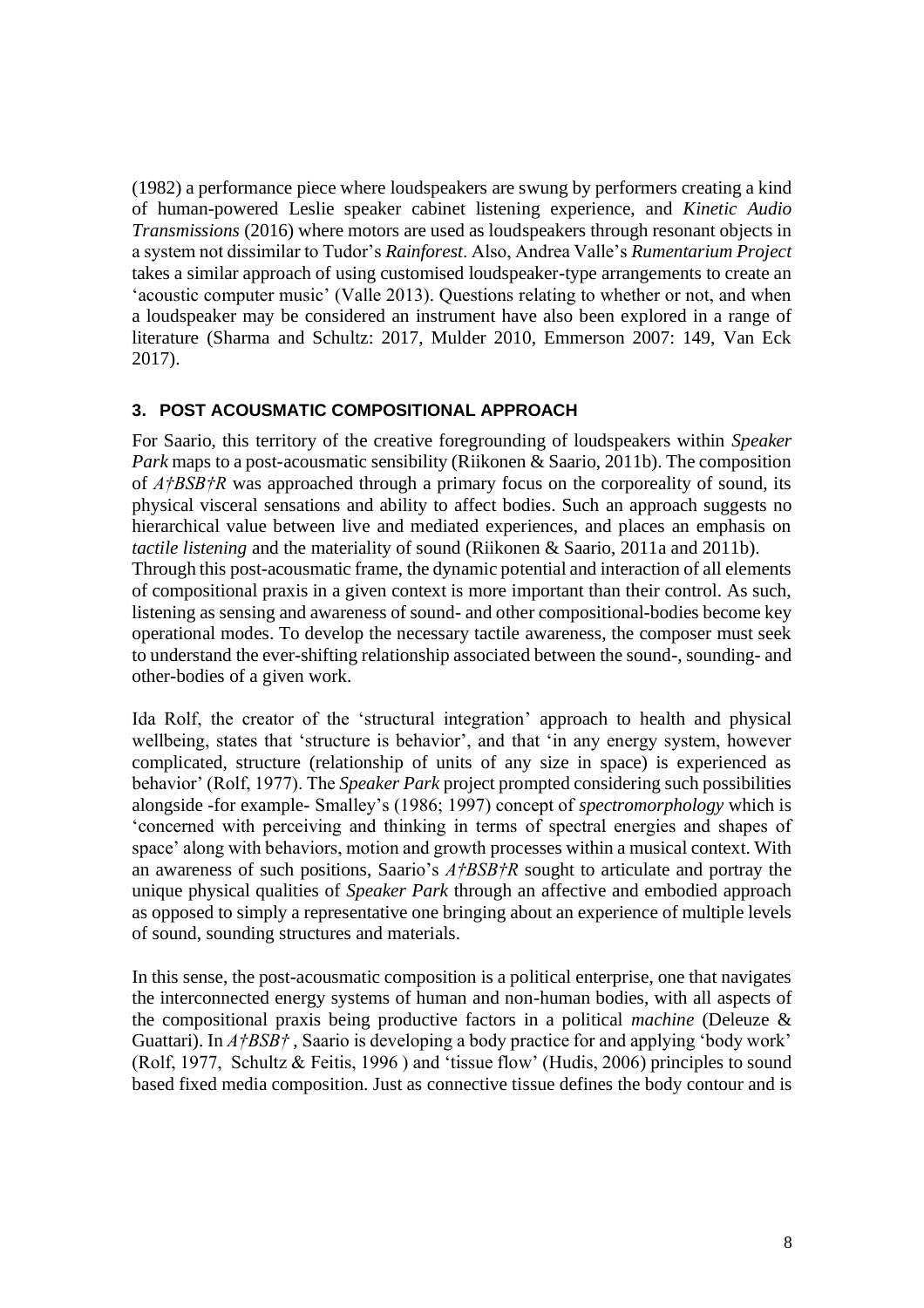the organ of structure and movement in the body (Rolf, 1977), sound shapes the 'space contour' and produces a tactile space, albeit temporary and continually unfolding.

This produces a transition from the 'primacy of the ear' (Harrison, 1992) to the primacy of bodies in a context where the bodies, space and technologies of *Speaker Park* are 'inextricable of each other' (Riikonen & Saario, 2011a), from the odd geometric ports and divided space of sculptural loudspeakers through to the multi-loudspeaker arrangement in the room and to the body of the listener. In this web, sound affects and touches in 'reciprocal activity unfolding alongside with other diverse socio-material layers of fleshly signification' (Riikonen & Saario, 2011b). From this perspective, fixed media listening is an interactive and sensual practice of being in intense and immediate contact with the recorded past-present-future sound flow and associated 'multiple tactileaural forms.'(Riikonen & Saario, 2011b)

The compositional intent of *A†BSB†R* became focused on affect production and production of differences of tone, intensity and space, over musical 'content' (Colebrook, 2002). Micro-perceptions and micro-differences produced by the inherent 'voice' of each unique loudspeaker were an integral part of the compositional process of this tone production. As such *Speaker Park* as a compositional medium, context and value proposition, affords the post-acousmatic composer with an excellent platform and a creative matrix to explore sound-based fixed media composition, body work, and affective space production.

## **4. SOUND, SPACE AND OBJECTS: DESIGN IN SPEAKER PARK**

The speakers designed for *Speaker Park* by Pigott combined the technique of using coneless drivers coupled to resonant materials found in the examples from Tudor and Monahan, with a sculptural approach which took inspiration from the formal characteristics and materials from the world of standard and industrial loudspeaker design. As can be seen in figure 1 these characteristics include truncated prisms, exponential curves, driver ports, grilles and the standardised rectangular 'box' of industrial loudspeakers. In the context the sculptural speakers of *Speaker Park*, these various tropes from the worlds of public address systems, sound systems and domestic hi-fi took on a new visual identity which somehow also echoes the minimalist sculptures of Robert Morris, Sol Lewitt and Donald Judd from the mid-sixties and later. The choice of simple industrial materials (predominantly wood, metal, plastic) with sharp geometries and repetition across the forms, contributes to this visual connection.

Though there are visual references to standard loudspeaker construction, the sonic voice of each of Pigott's speaker forms is far from standard. Utilizing the type of moving coil driver shown in figure 2 each speaker produces a unique and characteristic sound created in part by the materials that these drivers are coupled to - materials which effectively become the speaker cone. These type of cone-less speaker drivers which in the 1960s Tudor appropriated from the world of hobby electronics and engineering are now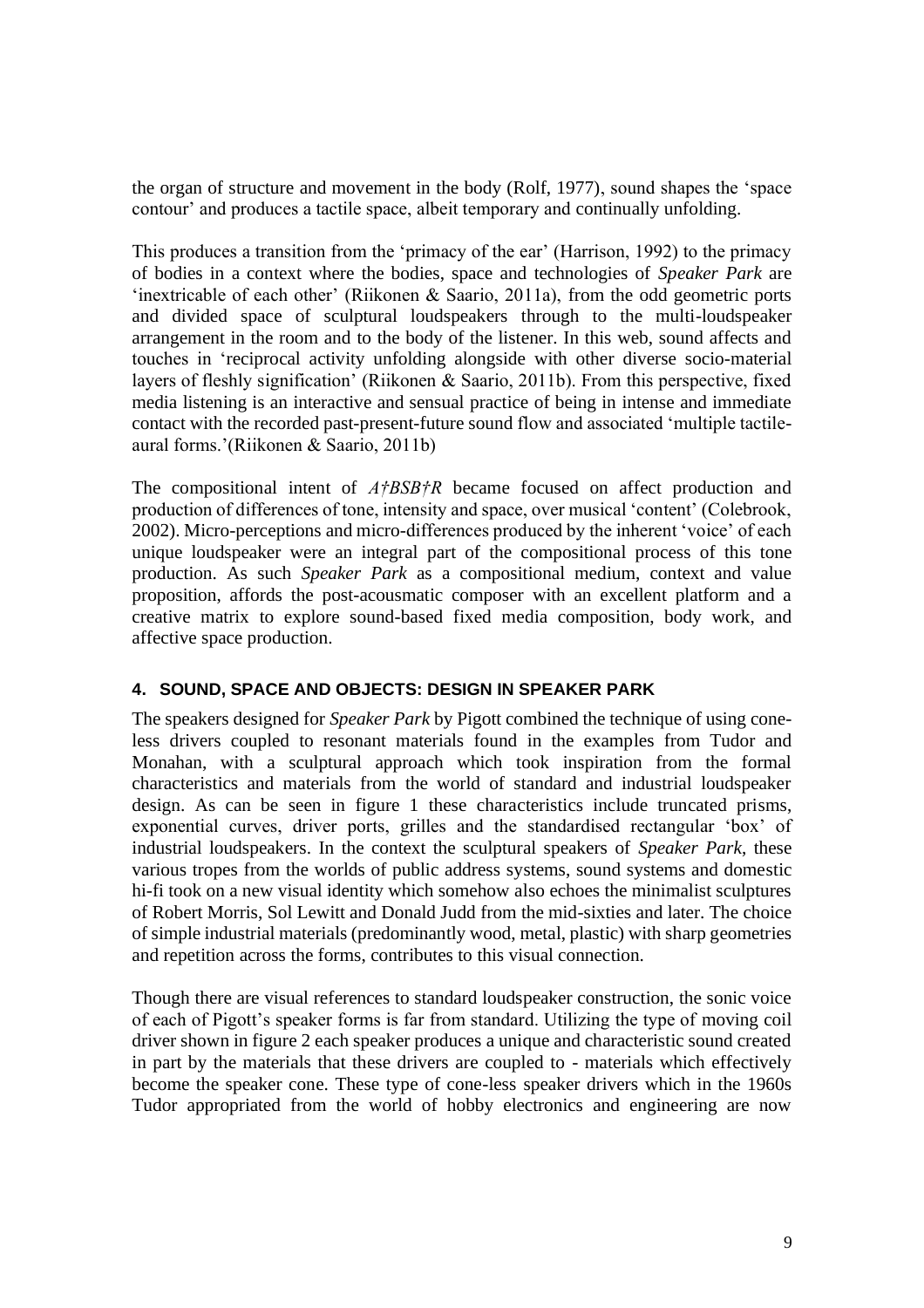produced commercially for use in home cinema (for invisible sound propagation through internal drywall interiors) and underwater listening (through the skin of a hot tub for example) among other uses including vending machines and video gaming chairs. In Pigott's speaker designs for *Speaker Park* the drivers excite a range of materials selected for their ability to acoustically broadcast sound in a characteristic way including plywood, plastics and metal, all of which are thin, relatively light and quite stiff.



**Figure 1: A selection of Pigott's sculptural speakers for** *Speaker Park*



**Figure 2: Cone-less speaker driver used in the above speakers.**

This choice of materials and acoustic behaviours was informed by one of the collaborative requirements of the *Speaker Park* project which was to create a series of sonically unique and unusual speakers but that were not too extreme in their resonant distortion. Techniques such as those used by Tudor, Vale and Monahan of attaching large springs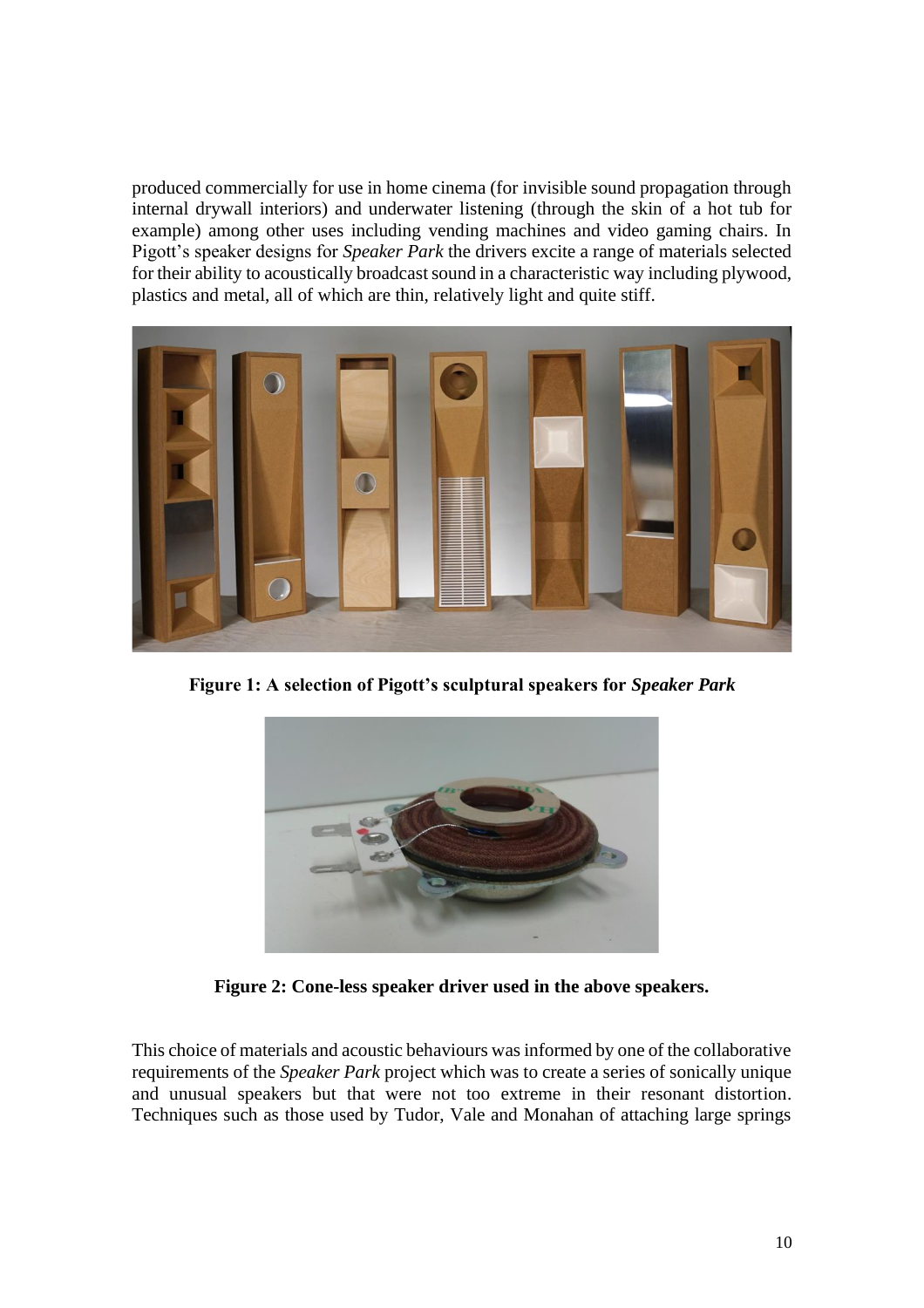and percussion instruments to speakers and electromechanical drivers resulting in highly coloured and distorted audio was carefully avoided in favour of a slightly more conservative approach of selecting materials that would broadly work as a traditional diaphragm though still add a characteristic tone of -for example- being 'tinny', 'muffled', 'boxy' or 'wooden' sounding or perhaps of having a very limited dynamic range. Further to these speaker diaphragm characteristics the boxes themselves also introduced resonances according to the various ways in which their internal voids were divided and subdivided, any ports that existed between the different chambers and the materials used. This is of course exactly as would be the case in standard speaker design except with Pigott's *Speaker Park* speakers the various acoustic chambers and ports were created for visual effect rather than to create a flat frequency response and a transparent listening experience.

In the paper *Objects as Temporary Autonomous Zones*, Timothy Morton (2011) presents an objected oriented ontology whereby there are 'no environment distinct objects' objects do not exist *in* time and space but that 'they "time" (a verb) and "space". They produce time and space. With the *Speaker Park* composition, *A†BSB†R,* Saario had the sonic-affective intent to produce a *zone* that enables and empowers 'space' for autonomy of experience and subjectivity to emerge, in relation to the presence and experience of the custom loudspeakers. The *Speaker Park* and *A†BSB†R*, as a literal and material 'composite' of sound and sounding objects, "space", "time" and "affect", with sonicspace and time emanating from this (sound object) assemblage. Here a zone is produced where the standardized production and presentation of fixed media sonic space has been disrupted by the anti-configuration of Speaker Park and the anti-spatialisation and nondiffusion of *A†BSB†R*.

The *Speaker Park* $\leq$ *A†BSB†R* experience, and the associated spatial effect and affect production resists both the 'downward' and 'upwards' reduction described by Morton (2011). We do not consider the experience is usefully reducible to either its comprising parts nor to a holistic 'one'. The installation and composition are, for us, better understood as a rhizomatic, connected and open network of spatial and sonic affect and potential, with the concert installation design bringing a different, and a difference, in the sonicvalue-economy at play.

The *Speaker Park* presents the composer with an anti-configuration of loudspeakers, in terms of comprising loudspeaker types, numbers, layout, and format (see figure 3). The anti-configuration of the *Speaker Park* loudspeakers, effectively resists the production of stable ('solid') phantom images in a stereo or surround soundfield, and as such challenges ('invites') the composer to seek and produce different spatial *intensities* and relationships than those of the standardised stereo or multichannel loudspeaker systems and formats.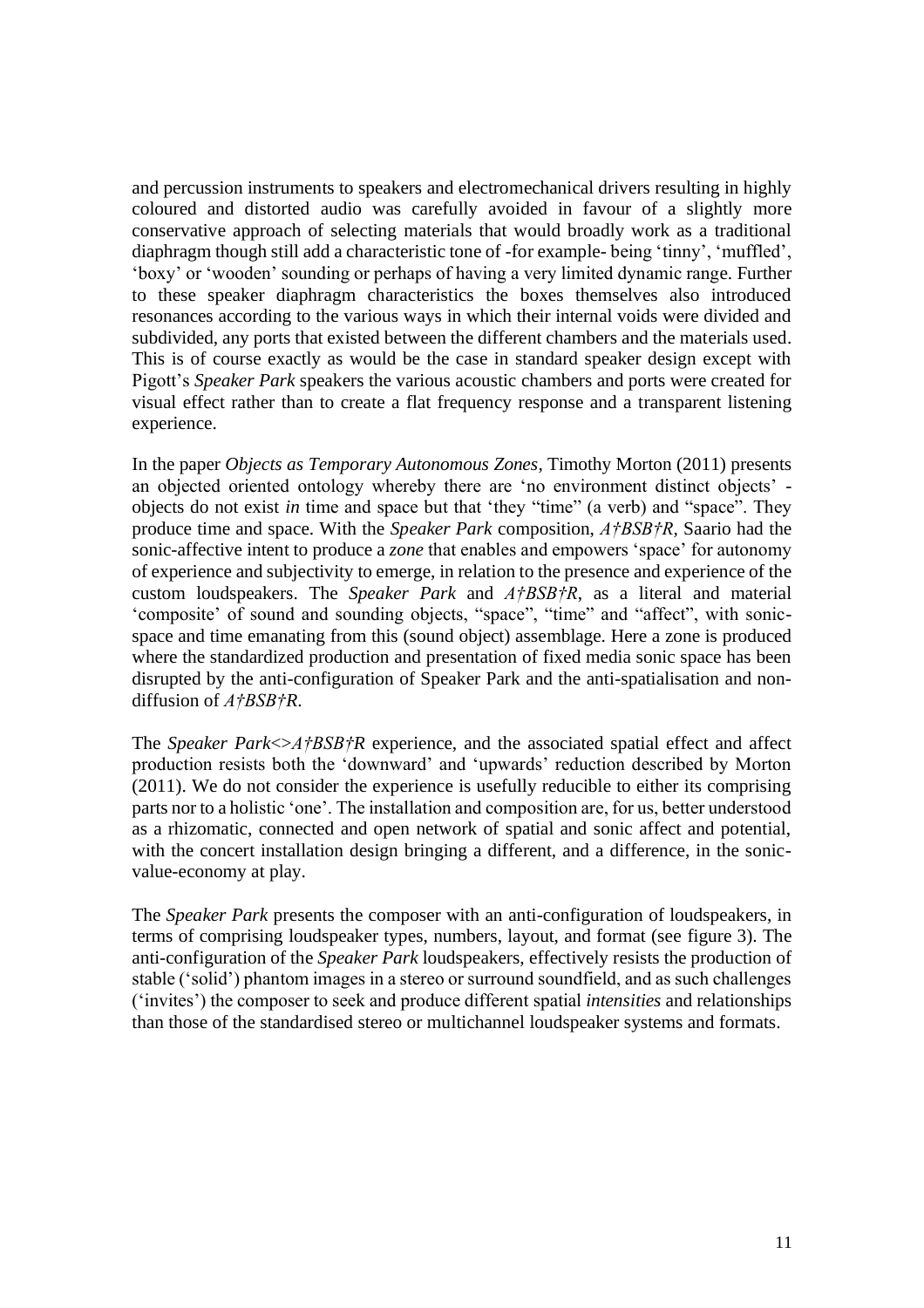

Figure 3: WRAP Large Project Room (Speaker Park venue, Borealis 2019). Floor plan. NB speakers 5-10, 13, 14 and 16-19 were made by Pigott.

As the *Speaker Park* loudspeaker system has no inherent sense of fixed front, back and sides and thus does not striate the available soundfield by default, it opens up the potential for the production of a smooth space of pure spatial strategy.

The sound objects associated with Saario's composition practice are typically predicated on the notion of a stereo space, either by the production of stereo space, being in a stereo space, and/or containing a stereo space. This extends to his work in and with surround sound formats and typical NSML diffusion systems, which he typically approaches from the perspective of multiple stereo planes combined with spatialised mono elements and native B-Format surround recordings. Working with *Speaker Park* necessitated a different perception and approach in relation to space production and thus the composition at large.

Harrison (Deruty, 2012) raises concerns about isotropy in relation to the associated impossibility of intimacy due to 'random' distances between speakers and a listening audience, the general audio quality, and the distortion of composers original intent. These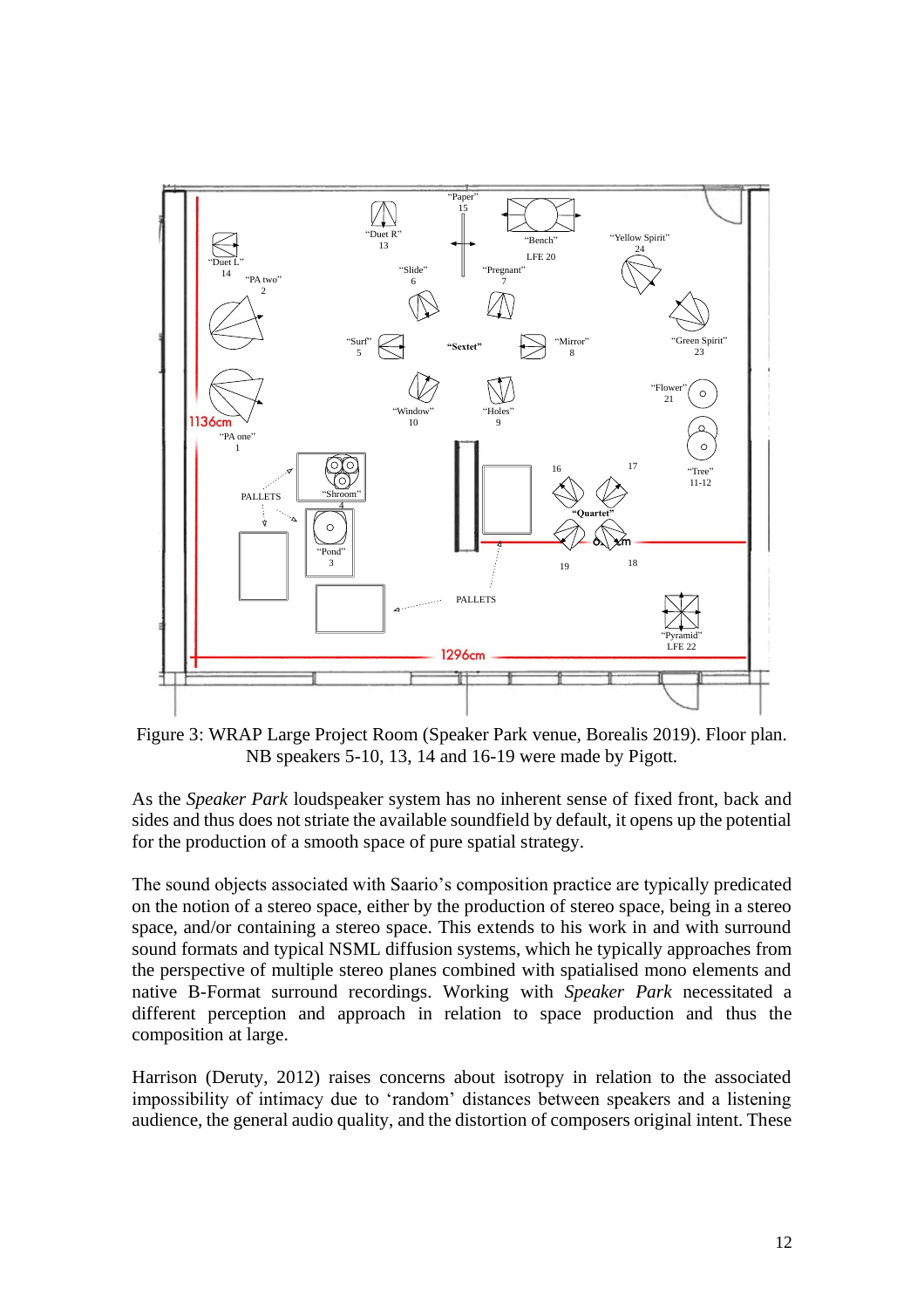imply an assumption of a static audience and/or set seating in relation to the loudspeaker system. The effective anisotropy and omni-directional asymmetry of the *Speaker Park* anti-configuration, without any inherent hierarchy or reference to front-back-side(s), and with no fixed zone for audience, was found to produce an environment with high level of potential for intimacy, all on the listener's terms.

With *A†BSB†R* Saario decided to shape *Speaker Park* installation space so that one's position in the physical space ('room) did not matter or produce a hierarchy of positions in relation to the work. To paraphrase, the design brief for the sonic-space-body experience was one of 'disappearing' sweetspot (Deruty, 2012) with the spatial focus being one of continual immersion, irrespective of listener position. The approach empowers the participants to stay static or move in the 'park' and explore the spacecontinuum as desired, thus creating the potential for a moment of subjective 'autonomy' in a shared relational space, by producing and highlighting the difference and interconnectedness, in and of each spatial perspective in *Speaker Park*. A spatial assemblage of co-existing singularities and reality perspectives. In this seamless, continuous, and literal 'acoustic space' (McLuhan, 1967) of *A†BSB†R*, everywhere and nowhere is a sweetspot and the experience is one of 'all-at-oneness' (Bey, 1991; McLuhan, 1967).

Saario composed *A†BSB†R* into and in, as well as with and for, the *Speaker Park* speakerspace assemblage. There was no sound projection, spatialisation or sound diffusion of a finished composition *per se*. Composition and sound diffusion were coupled into a single production workflow stage and the compositional and spatial considerations and associated actions, were effectively inseparable from each other. The composition was production of space and the work emerged through this process of becoming-composition becoming diffused, or rather becoming-sound becoming-space.

This approach maps to a compositional approach for producing organic, emerging and nomadic structures and developing unfolding musical and sonic discourse which follows the basic listening premise outlined by Harrison (1992):

*The starting point is always the sound – the individual sound in all its uniqueness. The details of its internal structure, of its spectral and temporal evolution reveal its potential and hint at what might be. The sensitive ear draws in and evolves other sounds with related potential – unleashed, from micro-structure through to whole pieces (Harrison, 1992).*

In light of the above, the composer is effectively listening to the perceivable *spectromorpohological* qualities (Smalley 1997). With *Speaker* Park it becomes important to extend the notion of a 'sound object' (Schaeffer, 2017) to include all elements of the loudspeaker-space-fixed-media-playback assemblage, with the listening focusing on specific, particular, unique features of each 'sound event', as enabled by the sound recording-playback assemblage. The uniqueness of each sound, the speakers, the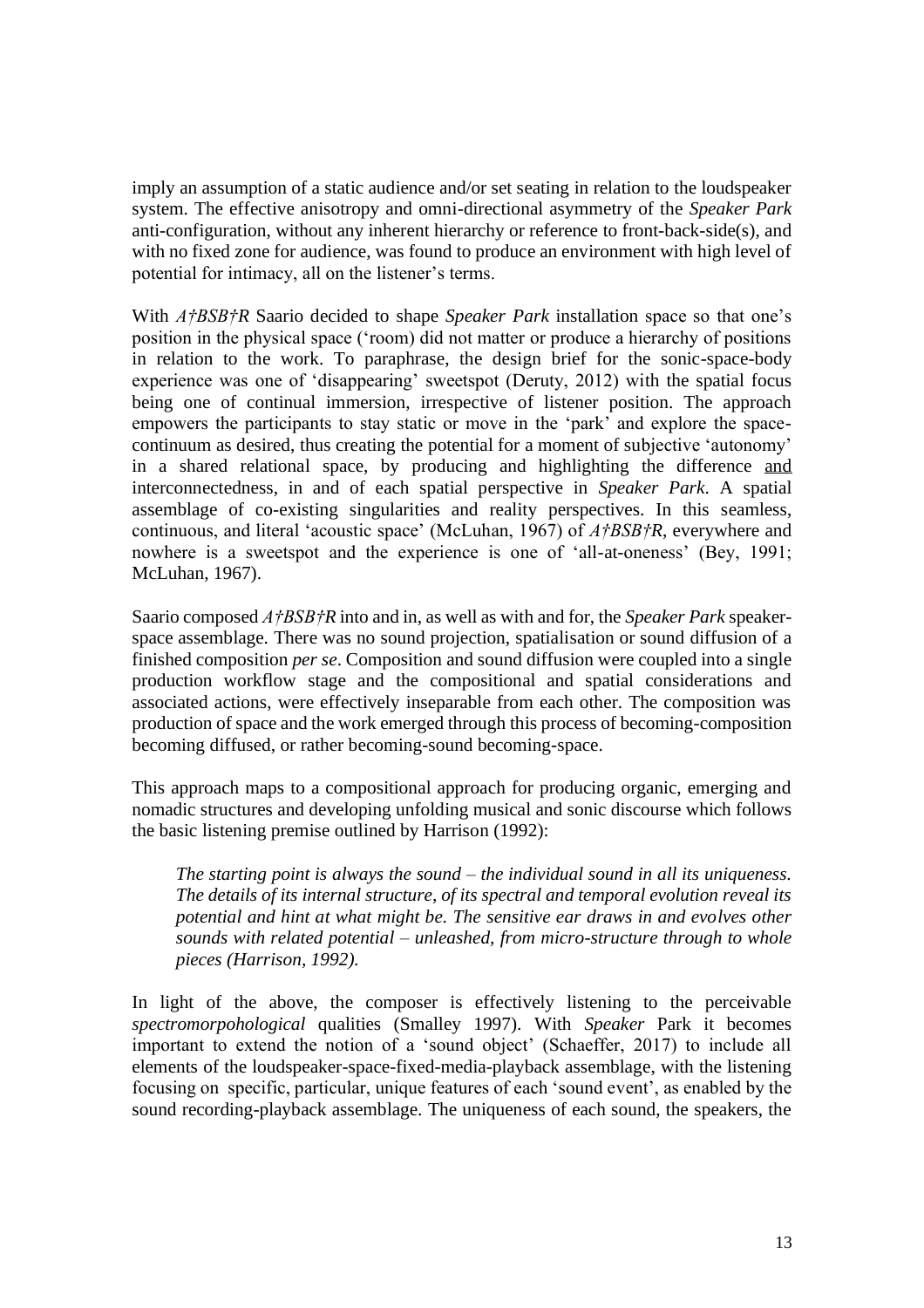anti-configuration, and individual subjective experience (whether of composer or audience) produce and facilitate a new corporeal ('concrete') interaction with sound: subjective shaping of the sound-space continuum and production of a smooth space.

Also, with the composition of *A†BSB†R*, there was also no 'colouring' of the 'original musical content' (Deruty, 2012), as the musical content and the system were of each other. Instead of trying to minimise colouration, loudspeaker colouration was a fundamental feature, process and a medium, of collaborative composition practice between the composer and the 'park'. There was no enhancement, only 'colour'.

Finally, with this spatial strategy of negation of active sound diffusion, there is no spatial or spectral performance (Deruty, 2012) to 'view'. The 'park' and its participants are the only active agents of performance during the concert installation.

#### **5. SPEAKER PARK AS AN ASSEMBLAGE**

We understand *Speaker Park* neither as an instrument nor a listening environment or loudspeaker orchestra. *Speaker Park* is a collective of sonic collaborators and co-creators both human and non-human, where the ontological category of something 'being' an instrument or an orchestra, with their associated implied notions of authenticity or validation, hold no currency.The nature of the project was to bring together speaker designers and makers with composers and users into a single creative undertaking with view to uncovering new and creative possibilities through a critique of standardised and industrialised tools and workflow. From this perspective we see the project as an *assemblage*.

Typically credited as emerging from the work of Deleuze and Guattari (1998) from the French word *agencement,* an assemblage refers to both an ensemble of parts and the action required to bring those parts together simultaneously highlighting both materials and processes. The term implies an emphasis on heterogeneous components coming together through ad-hoc arrangements that are open to the possibility of change. From a perspective of vital materialism Bennett (2010) highlights the affective nature of components of an assemblage which have the power both to act and be acted upon, with the potential for these actions to be located in either human or non-human centres. The result here being that agency is distributed across a heterogeneously rich field rather than being localised in human efforts (Bennett 2010: 23). Assemblages are therefore not governed by a single head or single type of material, rather they are a collective, a coming together of different things yet with power distributed across them in uneven and unexpected ways (Bennett 2010: 24).

Law (2004) follows Watson-Verran and Turnbull (1995) in aligning the idea of the assemblage to the notion of the technological 'black box'- a term often used to describe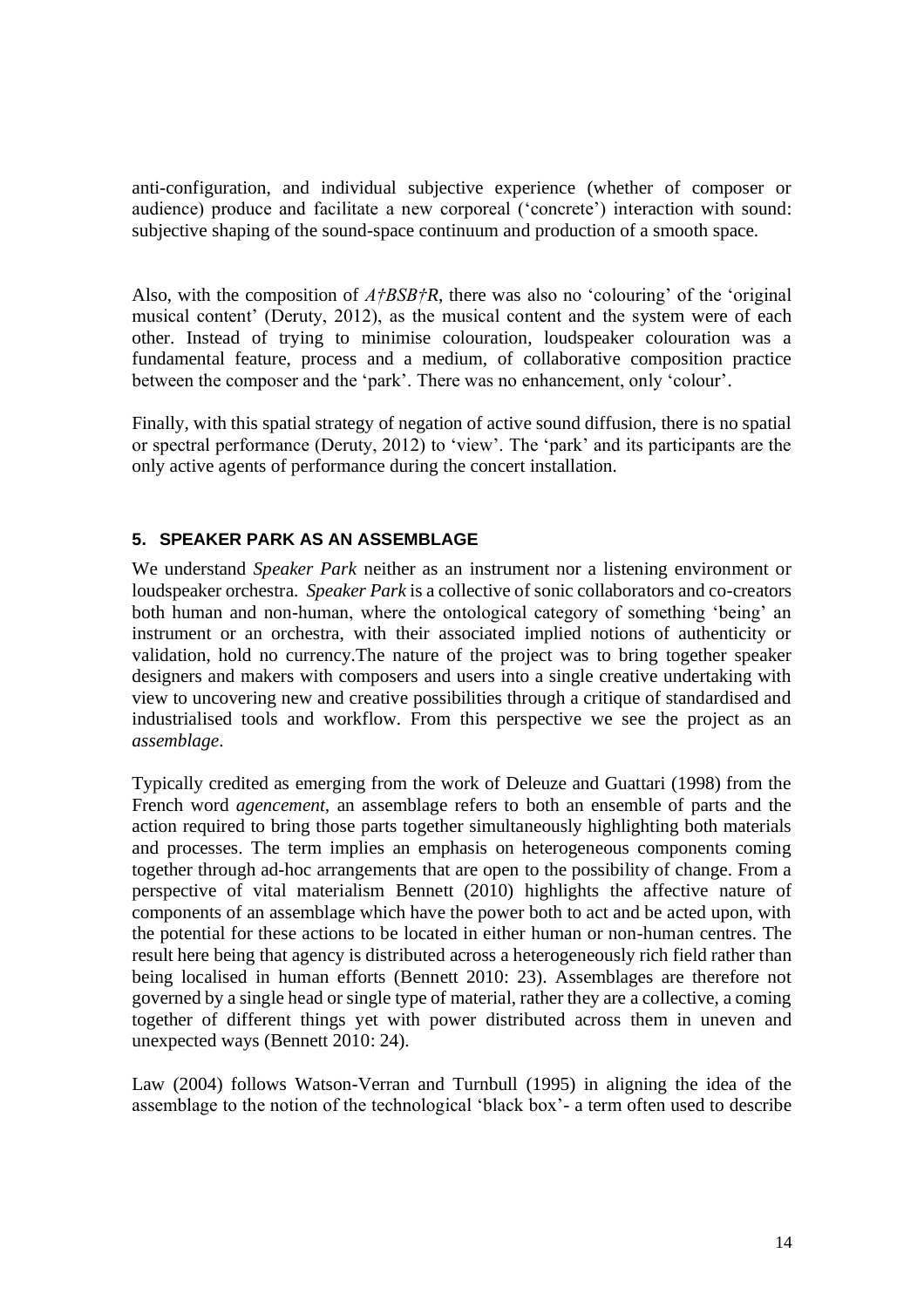the way in which technologies are made singular, robust, transportable and closed. Reconsidering the black box through a lens of the assemblage highlights the way in which black boxes are more ad-hoc than they may seem, more open to interpretation and change and less closed.

*Speaker Park* maps onto these themes relating to the assemblage in a number of ways. Firstly, the collaborative and heterogenous nature of the project spans a range of materials, processes and modes of practice. Composition, electronic production technologies and techniques, formal design considerations and material construction techniques are really only the headlines of this heterogeneity in quite general terms. Inside each of these areas the *Speaker Park* assemblage reaches out making unexpected connections, possibilities and constraints in a myriad of ways. It is the unexpected nature of these crossings that allow for the characteristic ad-hoc nature of the assemblage to prompt the creative process to find new solutions.

The *Speaker Park* assemblage lent itself 'naturally' to the exploration and development of its intrinsic and emergent qualities, potentials, affordances and constraints, as compositional vehicles. Thus, the design of *A†BSB†R* emerged organically 'as a product of the various forces in play in the milieu' of *Speaker Park* and was 'not be imposed from outside as specified form, but would work with the *grain* of its matter, from within, but also seamlessly with the milieu and networks extending to its horizons'. (Ballantyne, 2007). *A†BSB†R* is therefore all but one of many potential sonic designs emerging from the immanent properties of the *Speaker Park* assemblage of agents, materials and processes.

Bennett's emphasis of affect within assemblages maps well onto a loudspeaker project such as *Speaker Park* where it might seem that the material constraints and associated resonances of the speakers draw up some hard lines around what is sonically possible and achievable. But without any audio to voice the characteristic sound of the individual speakers these resonances are not brought into being. In this sense the composed audio and the sculptural speakers are co-constructive of each other. There is no single power base of composer, instrument designer, or audio source, rather an unexpected and uneven web of possibilities and constraints. An audio 'source' in *Speaker Park* is located across both digital audio workstation and loudspeaker, its nature is negotiated between composer / producer and speaker designer / maker.

The undoing of the technological black box through an understanding of assemblage also helps to unpack the *Speaker Park* project. Some of the initial discussions relating to the project emerged as much from questions relating to commercial, high end studio technology and speaker specification as from the use of loudspeakers in experimental music. The project curators and participants were keen to test the paradigm of the 'transparent' loudspeaker within a context of composition, production and audience reception. For these reasons it was important that the project moved between different practitioners focussed on the different fields – speaker design, composition and curation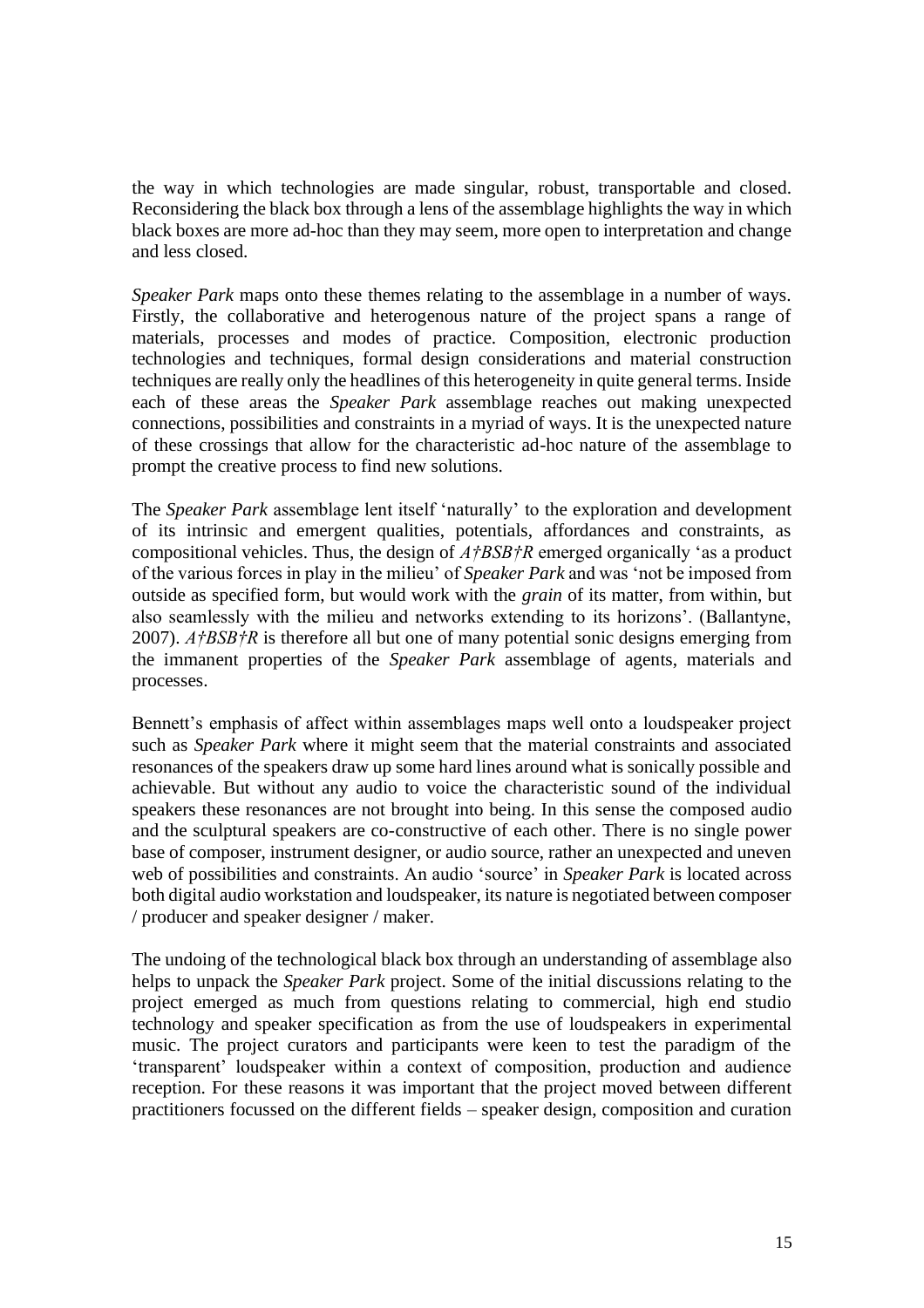of the installed *Speaker Park* environment. It was with this broader, collaborative nature of the project in mind that the decision was taken not to make the speakers too extreme in their mechanical distortion and colouration of audio as described earlier. Future iterations of the project could explore this balance further, testing the balance of power and nodes of resonance distributed within the assemblage.

## **6. CONCLUSION**

*Speaker Park* as a *milieu* was produced by and at the intersection of loudspeaker design and, in the case of *A†BSB†R,* post-acousmatic composition process*. Speaker Park* as a compositional collaboration effectively re-imagined the relationship matrix of a creator/designer-materials-work-medium-space as an ecology of collaboration, with composition as collaboration with all subjects including materials, media, agents, stakeholders, concepts, space and value propositions among others.

This productive assemblage built on Harrison's (1999) notion of composition as collaboration with sound materials as well as on traditions of exploring the sonic potentials of the loudspeaker within musical instruments and musical composition and listening environments. This produced increased complexity in terms of a network of dynamic interaction, connections, immanent potentials and emergent properties, and opened up new mediums of and for both creation and creative collaboration between human and non-human agents. Amongst other modes of interaction and collaboration, *Speaker Park* enabled (or called forth) the forming of an 'aesthetic-causal alliance' (Morton, 2011) with the non-human loudspeakers, thus innovating speaker design and post-acousmatic composition in tandem.

## **7. REFERENCES**

Barrett, N. 2007. Trends in Electroacoustic Music. In Collins, N. and d'Escrivan, J. eds. 2007. *The Cambridge Companion to Electronic Music*. Cambridge: Cambridge University Press, pp38-54.

Bey, H. (1991). *The Temporary Autonomous Zone.* Autonomedia.

Deleuze, G. & Guattari, F. 1988. *A Thousand Plateaus: Capitalism & Schizophrenia*. Athlone.

Deruty, E. (2012). *Loudspeaker Orchestras: Non-standard Multi-Loudspeaker Diffusion Systems*. Sound on Sound. January 2012 Magazine. Available online: <https://www.soundonsound.com/techniques/loudspeaker-orchestras>

Driscoll, J. and Rogalsky, M. 2004. David Tudor's Rainforest: An Evolving Exploration of Resonance. *Leonardo Music Journal* 14, pp 25-30.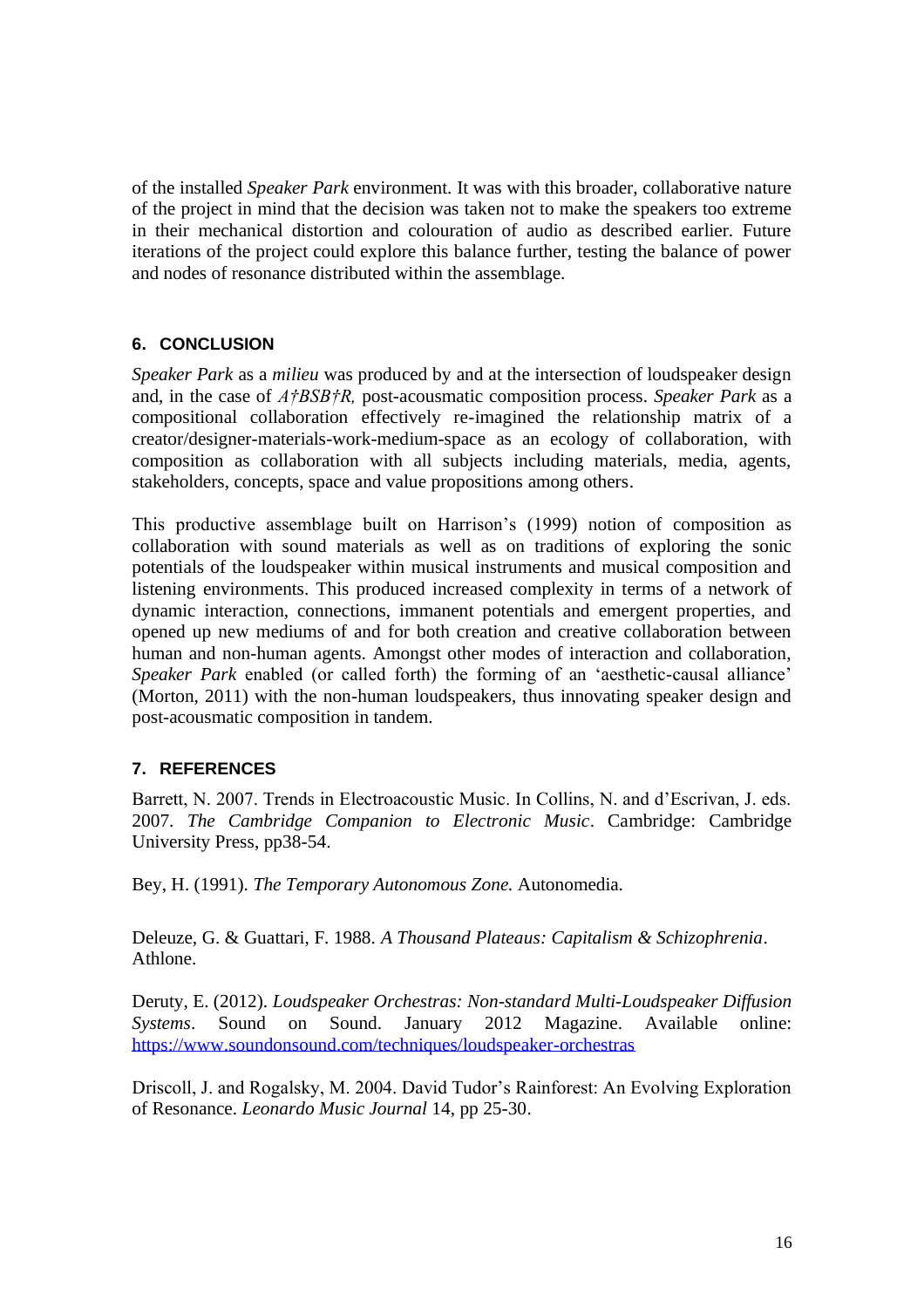Emmerson, S. 2007. Living Electronic Music. Aldershot: Ashgate.

Harrison, J. (1992) 'The Primacy of the Ear' from liner notes to Smalley, D. Impact interieurs. Empreintes DIGITALes, Montreal. IMED 0409.

Harrison, J. (1999). *Diffusion: theories and practices, with particular reference to the BEAST system.*

Hudis, N. (2006). Tissue Flow Institute. Newcastle.

Law, J. 2004. *After Method: Mess in Social Science Research*. New York: Routledge.

Massumi, B. (2015). *After the Affective Turn: Reassessing Affect.* [Keynote]. ISEA 2015: *Disruption* conference, Vancouver, Canada

McLuhan, M. (1967). *The Medium is the Massage.*

Morton, T. (2011). *Objects as Temporary Autonomous Zones*.

Preston, L. and Robles Thorseth, M.V.L. (2019). BOREALIS 2019 Programme Book.

Riikonen, T. & Saario, A**.** 2011. *Listening to the Recorded Touch: A Strata-Aural Manifesto*.

Riikonen, T. & Saario, A**.** 2011. Listening to the Recorded Touch: Towards Visceral Methodologies of Mixed Media Sound Making. [Paper presentation] *sforzando!*, EMS/EMF Conference, NYC, USA, June 2011.

Rolf, I. (1992). *Re-establishing the Natural Alignment and Structural Integration of the Human Body for Vitality and Well-Being.* Healing Arts Press.

Rose, E. 2013. Translating Transformations: Object Based Sound Installations. *Leonardo Music Journal* 23 pp65-69

Schultz, R.L., Feitis. R. 1996. *The Endless Web: Fascial Anatomy and Physical Reality*. Berkley, North Atlantic Books.

Sharma, K.,Schultz, F. 2017. Are Loudspeaker Arrays Musical Instruments? 4th international Conference on Spatial Audio (ICSA), Graz.

Smalley D. (1986). *Spectro-morphology and structuring processes*.